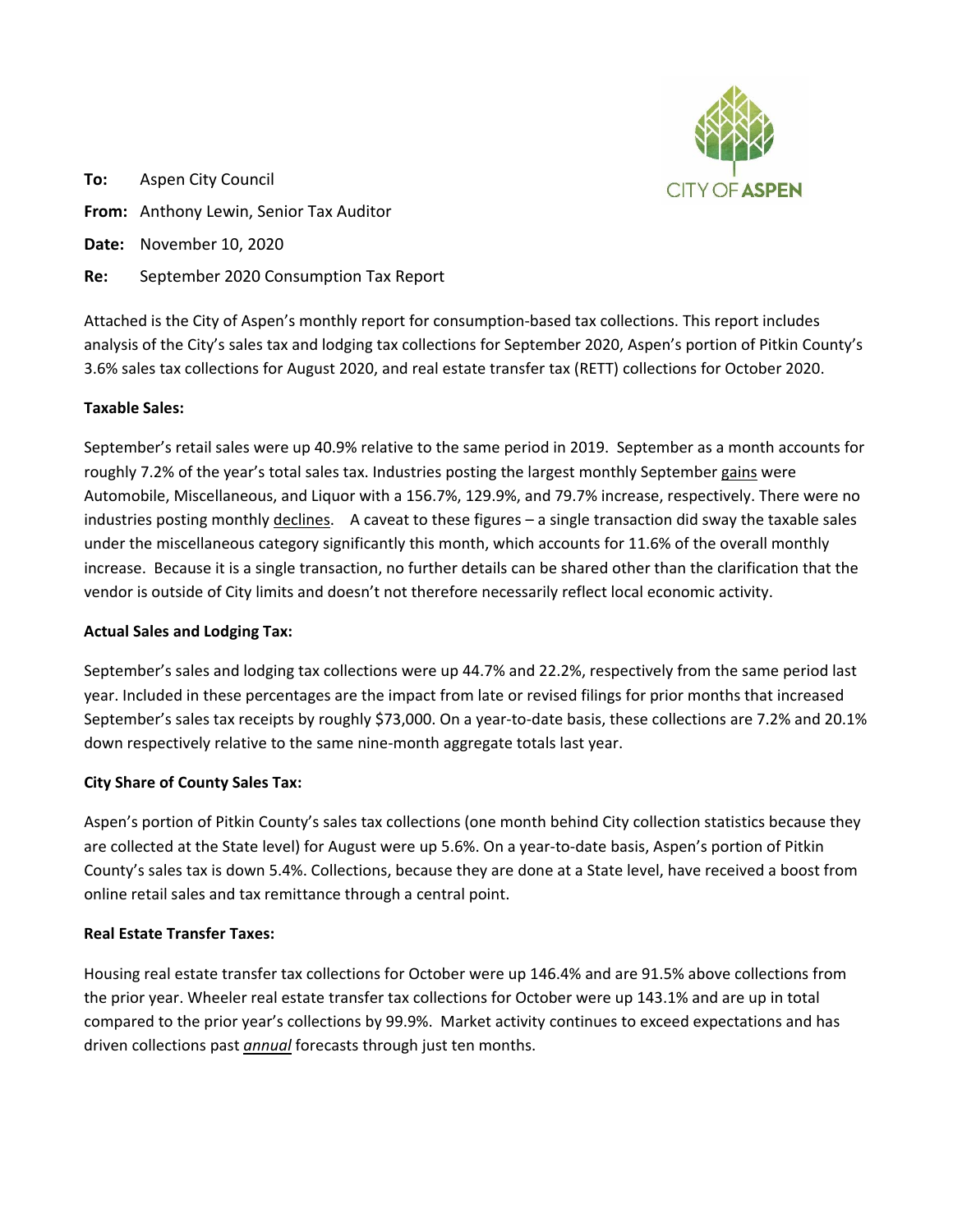### **City of Aspen Retail Sales by Industry September 2020**

|                       |                         |                               |                    | <b>Year To Date Retail Sales</b> |                                 |                  |                                        |                       |
|-----------------------|-------------------------|-------------------------------|--------------------|----------------------------------|---------------------------------|------------------|----------------------------------------|-----------------------|
| Category              | <b>YTD Retail Sales</b> | % Change<br><b>Prior Year</b> | % YTD Retail Sales |                                  | <b>Luxury Goods</b>             |                  | Automobile                             |                       |
| Accommodations        | \$143,302,539           | (23.9%)                       | 24.5%              | <b>Miscellaneous</b>             | 5.3%                            | <b>Utilities</b> | 2.8%                                   | Marijuana             |
| Restaurants & Bars    | \$99,196,154            | (12.1%)                       | 17.0%              | 11.3%                            |                                 | 5.8%             |                                        | 1.5%                  |
| Sports Equip/Clothing | \$38,904,605            | 1.8%                          | 6.7%               |                                  | Construction<br>8.4%            |                  |                                        |                       |
| Clothing              | \$42,837,340            | (14.7%)                       | 7.3%               |                                  |                                 |                  |                                        |                       |
| Food & Drug           | \$45,198,641            | 0.8%                          | 7.7%               |                                  |                                 |                  |                                        |                       |
| Liquor                | \$10,066,928            | 22.4%                         | 1.7%               |                                  |                                 |                  |                                        |                       |
| Miscellaneous         | \$65,960,907            | 26.7%                         | 11.3%              |                                  |                                 |                  |                                        |                       |
| Construction          | \$49,004,335            | (1.4% )                       | 8.4%               | Liquor                           |                                 |                  |                                        |                       |
| Luxury Goods          | \$30,858,220            | 13.1%                         | 5.3%               | 1.7%                             |                                 |                  |                                        |                       |
| Utilities             | \$34,117,526            | 0.2%                          | 5.8%               |                                  |                                 |                  |                                        |                       |
| Automobile            | \$16,198,288            | 6.9%                          | 2.8%               | Clothing                         |                                 |                  |                                        |                       |
| Marijuana             | \$8,770,401             | $(9.9\%)$                     | 1.5%               | 7.3%                             |                                 |                  |                                        | <b>Accommodations</b> |
| Total                 | \$584,415,883           | (7.3%)                        | 100.0%             |                                  |                                 |                  |                                        | 24.5%                 |
|                       |                         |                               |                    | Food & Drug<br>7.7%              | <b>Sports</b><br>Equip/Clothing |                  | <b>Restaurants &amp; Bars</b><br>17.0% |                       |

**6.7%**

**7.7%**

**September Monthly Retail Sales**

| Category              | <b>Monthly Retail Sales</b> | <b>Businesses</b><br>Reporting | % Change Prior<br>Year | % Monthly<br><b>Retail Sales</b> |
|-----------------------|-----------------------------|--------------------------------|------------------------|----------------------------------|
| Accommodations        | \$16,372,951                | 116                            | 6.2%                   | 18.2%                            |
| Restaurants & Bars    | \$13,738,750                | 67                             | 29.7%                  | 15.3%                            |
| Sports Equip/Clothing | \$3,853,072                 | 47                             | 61.0%                  | 4.3%                             |
| Clothing              | \$7,123,404                 | 90                             | 35.8%                  | 7.9%                             |
| Food & Drug           | \$5,488,300                 | 45                             | 17.4%                  | 6.1%                             |
| Liguor                | \$1,386,057                 | 8                              | 79.7%                  | 1.5%                             |
| Miscellaneous         | \$20,839,056                | 494                            | 129.9%                 | 23.2%                            |
| Construction          | \$9,315,577                 | 208                            | 24.5%                  | 10.4%                            |
| Luxury Goods          | \$4,273,612                 | 62                             | 43.7%                  | 4.8%                             |
| <b>Utilities</b>      | \$3,025,942                 | 98                             | 0.9%                   | 3.4%                             |
| Automobile            | \$3,360,320                 | 1                              | 156.7%                 | 3.7%                             |
| Marijuana             | \$1,162,703                 | 9                              | 26.4%                  | 1.3%                             |
| Total                 | \$89,939,743                | 1245                           | 40.9%                  | 100.0%                           |

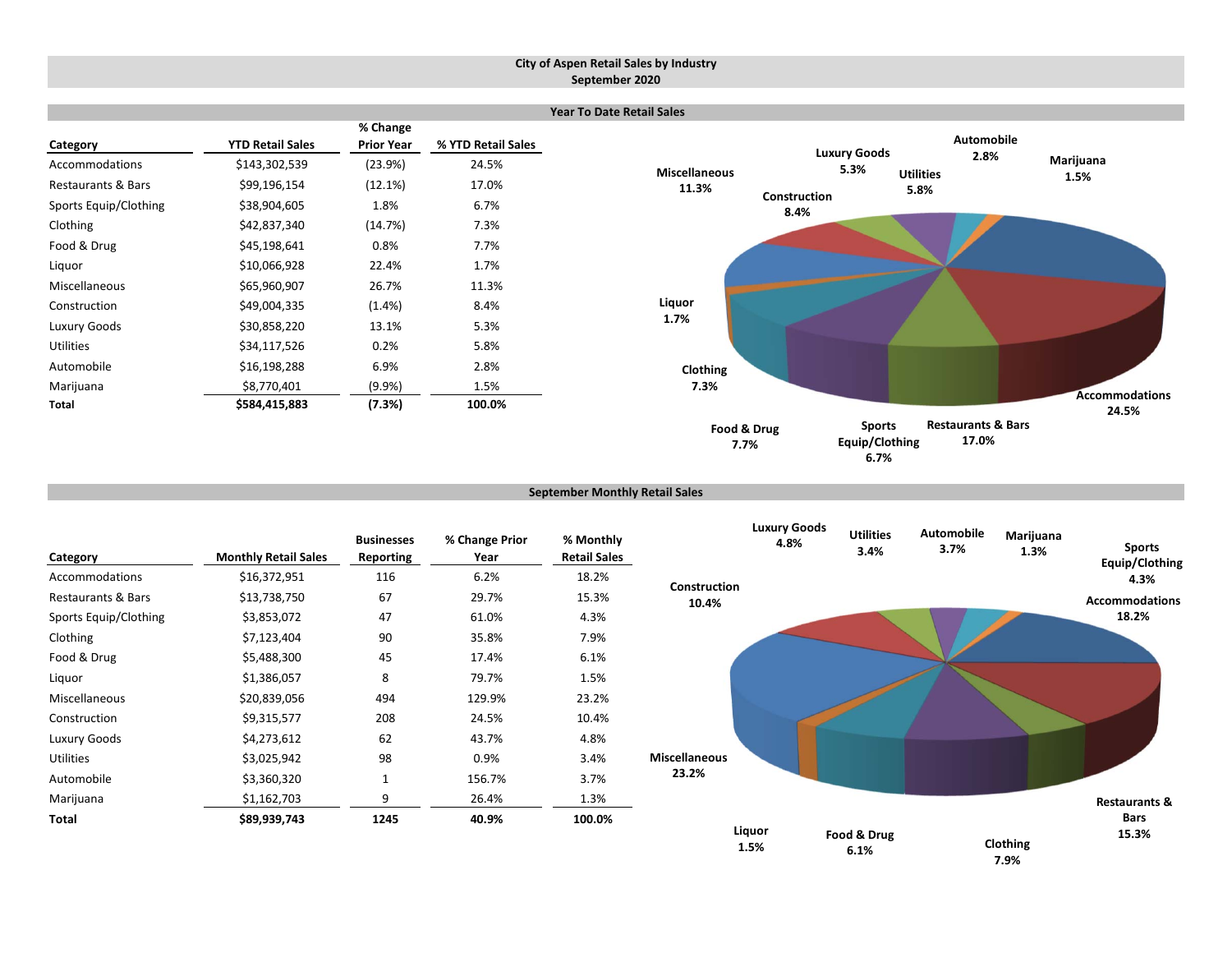# **City of Aspen Sales and Lodging Tax September 2020**

|                                                     |                  | <b>Year To Date Tax Collections</b> |                                           |                                                                                              |
|-----------------------------------------------------|------------------|-------------------------------------|-------------------------------------------|----------------------------------------------------------------------------------------------|
|                                                     | <b>YTD Taxes</b> | % YTD                               |                                           | 1.0% Sales Tax: Parks &                                                                      |
| Tax Type                                            | <b>Collected</b> | <b>Taxes</b>                        | 2.0% Lodging Tax: Tourist                 | Open Space                                                                                   |
| 1.0% Sales Tax: Parks & Open Space                  | \$5,846,956      | 39.7%                               | Promotion/<br>Transportation              | 39.7%                                                                                        |
| 0.5% Sales Tax: Parks & Open Space                  | \$2,922,776      | 19.8%                               | 16.7%                                     |                                                                                              |
| 0.15% Sales Tax: Transportation                     | \$876,976        | 5.9%                                |                                           |                                                                                              |
| 0.45% Sales Tax: Affordable Housing/ Childcare      | \$2,630,919      | 17.8%                               |                                           |                                                                                              |
| 2.0% Lodging Tax: Tourist Promotion/ Transportation | \$2,466,383      | 16.7%                               | 0.45% Sales Tax:                          |                                                                                              |
| <b>Total</b>                                        | \$14,744,009     | 100%                                | Affordable Housing/<br>Childcare<br>17.8% | 0.5% Sales Tax: Parks<br>0.15% Sales Tax:<br>& Open Space<br>Transportation<br>19.8%<br>5.9% |

# **September Monthly Tax Collections**

| Tax Type                                            | <b>Monthly Taxes</b><br><b>Collected</b> | % Monthly<br>Taxes | 2.0% Lodging Tax:<br><b>Tourist Promotion/</b> |                                            | 1.0% Sales Tax: Parks &<br>Open Space         |
|-----------------------------------------------------|------------------------------------------|--------------------|------------------------------------------------|--------------------------------------------|-----------------------------------------------|
| 1.0% Sales Tax: Parks & Open Space                  | \$922,659                                | 41.7%              | Transportation<br>12.4%                        |                                            | 41.7%                                         |
| 0.5% Sales Tax: Parks & Open Space                  | \$461,219                                | 20.8%              |                                                |                                            |                                               |
| 0.15% Sales Tax: Transportation                     | \$138,388                                | 6.3%               |                                                |                                            |                                               |
| 0.45% Sales Tax: Affordable Housing/ Childcare      | \$415,163                                | 18.8%              |                                                |                                            |                                               |
| 2.0% Lodging Tax: Tourist Promotion/ Transportation | \$274,766                                | 12.4%              | 0.45% Sales Tax:                               |                                            |                                               |
| <b>Total</b>                                        | \$2,212,196                              | 100%               | Affordable Housing/<br>Childcare<br>18.8%      | 0.15% Sales Tax:<br>Transportation<br>6.3% | 0.5% Sales Tax: Parks<br>& Open Space<br>2000 |

**20.8%**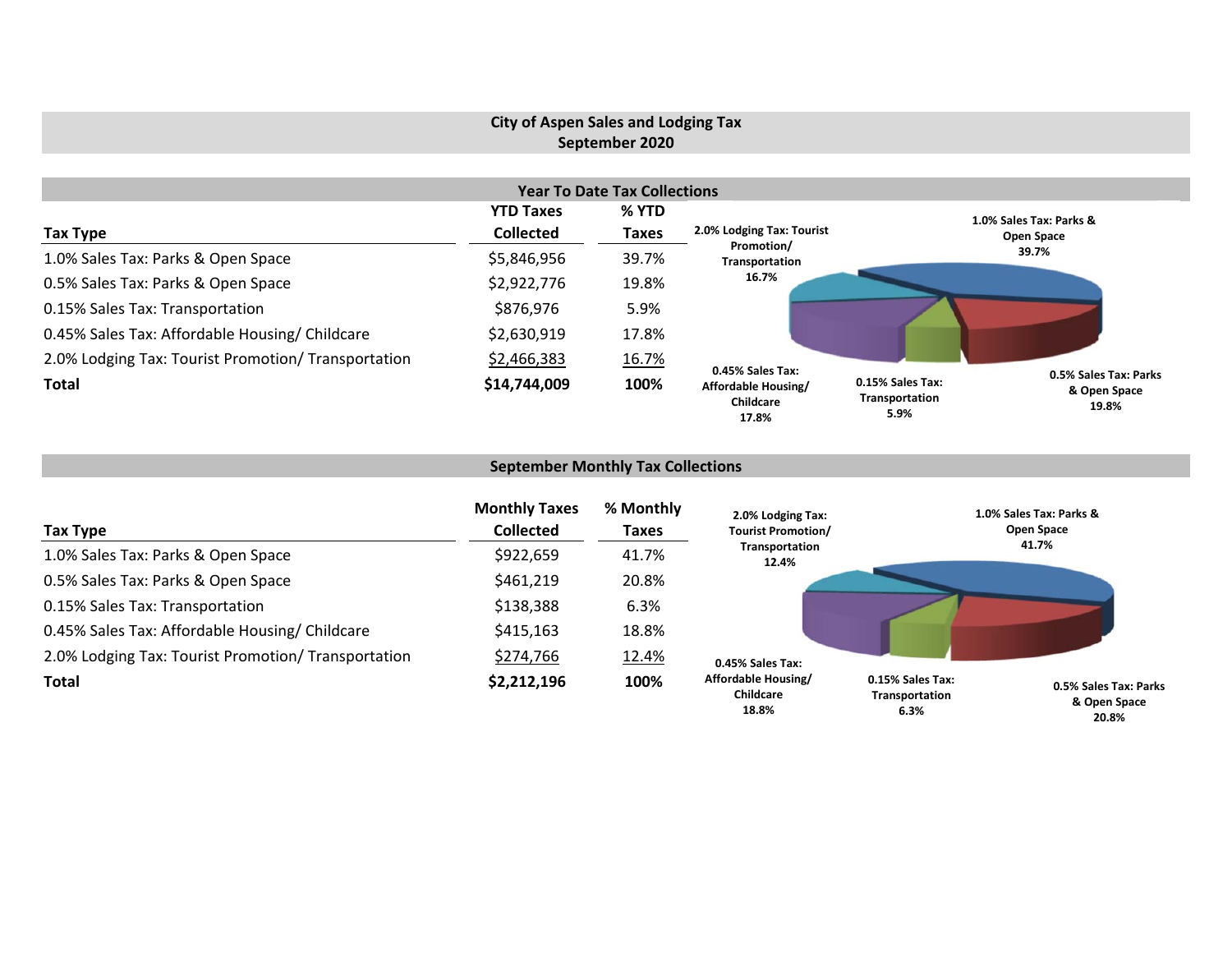### **City of Aspen Sales Tax 2.1% September 2020**

| <b>Current Month Revenues are</b> | 44.7%  | above last year's Monthly Revenues.             |
|-----------------------------------|--------|-------------------------------------------------|
| <b>Year To Date Revenues are</b>  | (5.7%) | below Year To Date Budgeted Revenues.           |
| <b>Year To Date Revenues are</b>  | (7.2%) | below last year's Actual Year To Date Revenues. |

|       |               | 2020 Monthly Budget vs. 2020 Actual |            |               | 2020 YTD Budget vs. 2020 Actual |            |              | 2020 vs. 2019 |              |            |
|-------|---------------|-------------------------------------|------------|---------------|---------------------------------|------------|--------------|---------------|--------------|------------|
| Month | <b>Budget</b> | Actual                              | Variance   | <b>Budget</b> | Actual                          | Variance   | 2019 Monthly | Variance      | 2019 YTD     | Variance   |
| Jan   | \$1,918,600   | \$1,991,690                         | 3.8%       | \$1,918,600   | \$1,991,690                     | 3.8%       | \$1,862,971  | 6.9%          | \$1,862,971  | 6.9%       |
| Feb   | \$1,736,100   | \$1,857,466                         | 7.0%       | \$3,654,700   | \$3,849,156                     | 5.3%       | \$1,737,770  | 6.9%          | \$3,600,741  | 6.9%       |
| Mar   | \$1,982,200   | \$1,087,955                         | (45.1%)    | \$5,636,900   | \$4,937,111                     | (12.4%)    | \$2,010,993  | (45.9%)       | \$5,611,734  | $(12.0\%)$ |
| Apr   | \$676,600     | \$458,858                           | (32.2%)    | \$6,313,500   | \$5,395,969                     | (14.5%)    | \$757,958    | (39.5%)       | \$6,369,692  | (15.3%)    |
| May   | \$570,600     | \$496,175                           | $(13.0\%)$ | \$6,884,100   | \$5,892,144                     | $(14.4\%)$ | \$646,709    | (23.3%)       | \$7,016,401  | $(16.0\%)$ |
| June  | \$1,422,000   | \$1,151,068                         | (19.1%)    | \$8,306,100   | \$7,043,212                     | (15.2%)    | \$1,382,830  | (16.8%)       | \$8,399,231  | (16.1%)    |
| July  | \$1,849,000   | \$1,736,692                         | (6.1%)     | \$10,155,100  | \$8,779,904                     | (13.5%)    | \$1,920,481  | $(9.6\%)$     | \$10,319,712 | $(14.9\%)$ |
| Aug   | \$1,575,800   | \$1,560,293                         | $(1.0\%)$  | \$11,730,900  | \$10,340,197                    | (11.9%)    | \$1,568,118  | (0.5%)        | \$11,887,829 | $(13.0\%)$ |
| Sept  | \$1,287,100   | \$1,937,430                         | 50.5%      | \$13,018,000  | \$12,277,626                    | (5.7%)     | \$1,339,131  | 44.7%         | \$13,226,960 | (7.2%)     |
| Oct   | \$756,200     |                                     |            | \$13,774,200  |                                 |            | \$813,092    |               | \$14,040,052 |            |
| Nov   | \$654,800     |                                     |            | \$14,429,000  |                                 |            | \$694,364    |               | \$14,734,416 |            |
| Dec   | \$2,548,500   |                                     |            | \$16,977,500  |                                 |            | \$2,465,684  |               | \$17,200,100 |            |

#### **Actual Collections Year To Date Through September**

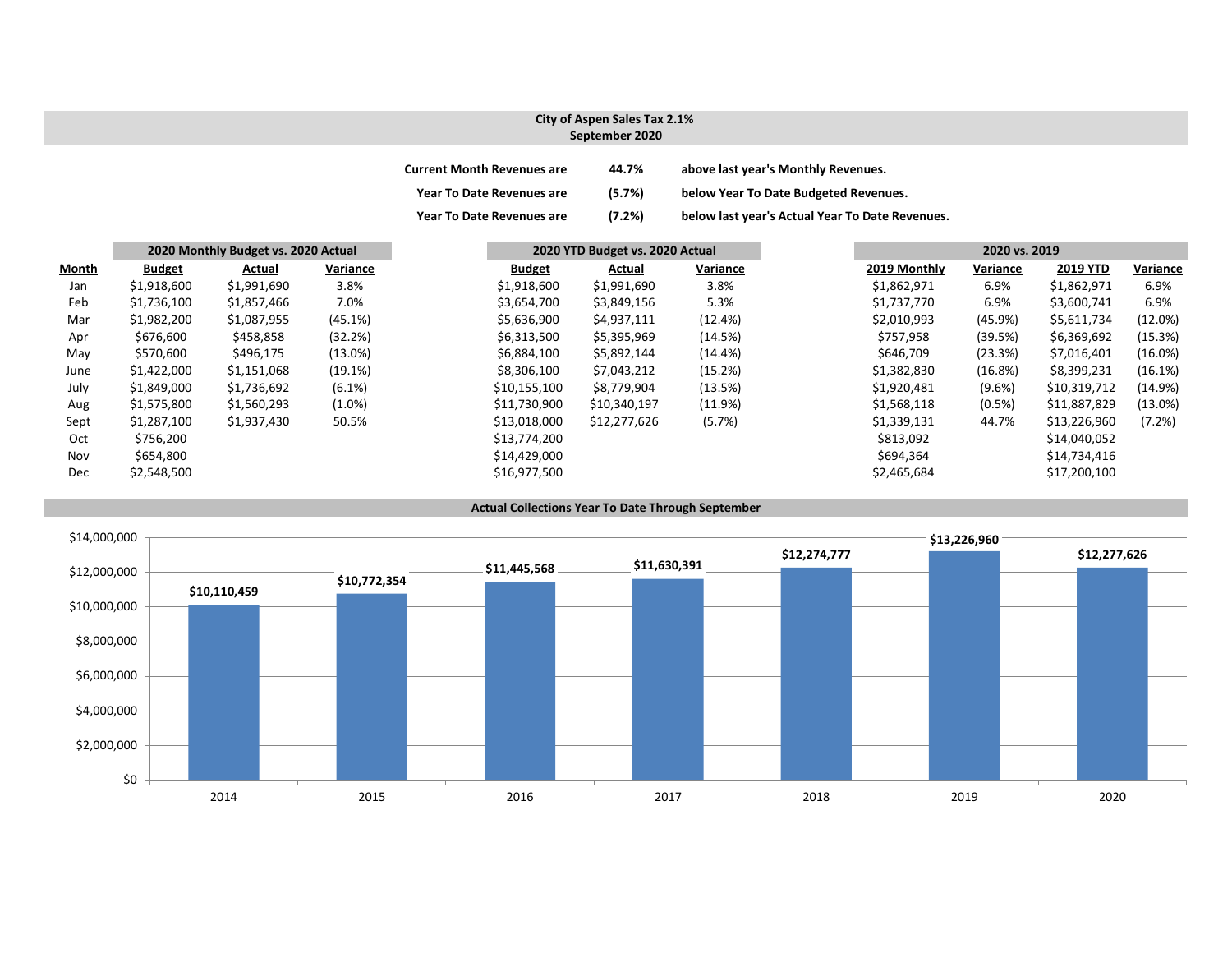### **City of Aspen Tourist Promotion 1.5% Lodging Tax (0.5% Rate for 2010 and Prior) September 2020**

**Current MonthRevenues are 22.2% above last year's Monthly Revenues.**

**Year ToDate Revenues are (18.1%) below Year To Date Budgeted Revenues.**

**Year To**

(20.1%) below last year's Actual Year To Date Revenues adjusted for rate increase.

|              |               | 2020 Monthly Budget vs. 2020 Actual |            |               | 2020 YTD Budget vs. 2020 Actual |          |              | 2020 vs. 2019 |                 |          |
|--------------|---------------|-------------------------------------|------------|---------------|---------------------------------|----------|--------------|---------------|-----------------|----------|
| <b>Month</b> | <b>Budget</b> | Actual                              | Variance   | <b>Budget</b> | Actual                          | Variance | 2019 Monthly | Variance      | <b>2019 YTD</b> | Variance |
| Jan          | \$412,500     | \$423,412                           | 2.6%       | \$412,500     | \$423,412                       | 2.6%     | \$435,183    | (2.7%)        | \$435,183       | (2.7%)   |
| Feb          | \$390,000     | \$417,502                           | 7.1%       | \$802,500     | \$840,914                       | 4.8%     | \$386,172    | 8.1%          | \$821,355       | 2.4%     |
| Mar          | \$420,000     | \$197,251                           | $(53.0\%)$ | \$1,222,500   | \$1,038,165                     | (15.1%)  | \$441,407    | (55.3%)       | \$1,262,762     | (17.8%)  |
| Apr          | \$60,000      | \$5,581                             | (90.7%)    | \$1,282,500   | \$1,043,746                     | (18.6%)  | \$72,042     | (92.3%)       | \$1,334,804     | (21.8%)  |
| May          | \$45,000      | \$8,770                             | (80.5%)    | \$1,327,500   | \$1,052,516                     | (20.7%)  | \$55,183     | (84.1%)       | \$1,389,987     | (24.3%)  |
| June         | \$217,500     | \$99,543                            | (54.2%)    | \$1,545,000   | \$1,152,059                     | (25.4%)  | \$207,585    | (52.0%)       | \$1,597,572     | (27.9%)  |
| July         | \$300,000     | \$263,959                           | $(12.0\%)$ | \$1,845,000   | \$1,416,018                     | (23.3%)  | \$312,072    | (15.4%)       | \$1,909,644     | (25.8%)  |
| Aug          | \$255,000     | \$227,695                           | (10.7%)    | \$2,100,000   | \$1,643,713                     | (21.7%)  | \$236,486    | (3.7%)        | \$2,146,131     | (23.4%)  |
| Sept         | \$157,500     | \$206,067                           | 30.8%      | \$2,257,500   | \$1,849,780                     | (18.1%)  | \$168,611    | 22.2%         | \$2,314,741     | (20.1%)  |
| Oct          | \$82,500      |                                     |            | \$2,340,000   |                                 |          | \$87,775     |               | \$2,402,516     |          |
| Nov          | \$60,000      |                                     |            | \$2,400,000   |                                 |          | \$59,637     |               | \$2,462,153     |          |
| Dec          | \$490,500     |                                     |            | \$2,890,500   |                                 |          | \$451,985    |               | \$2,914,139     |          |

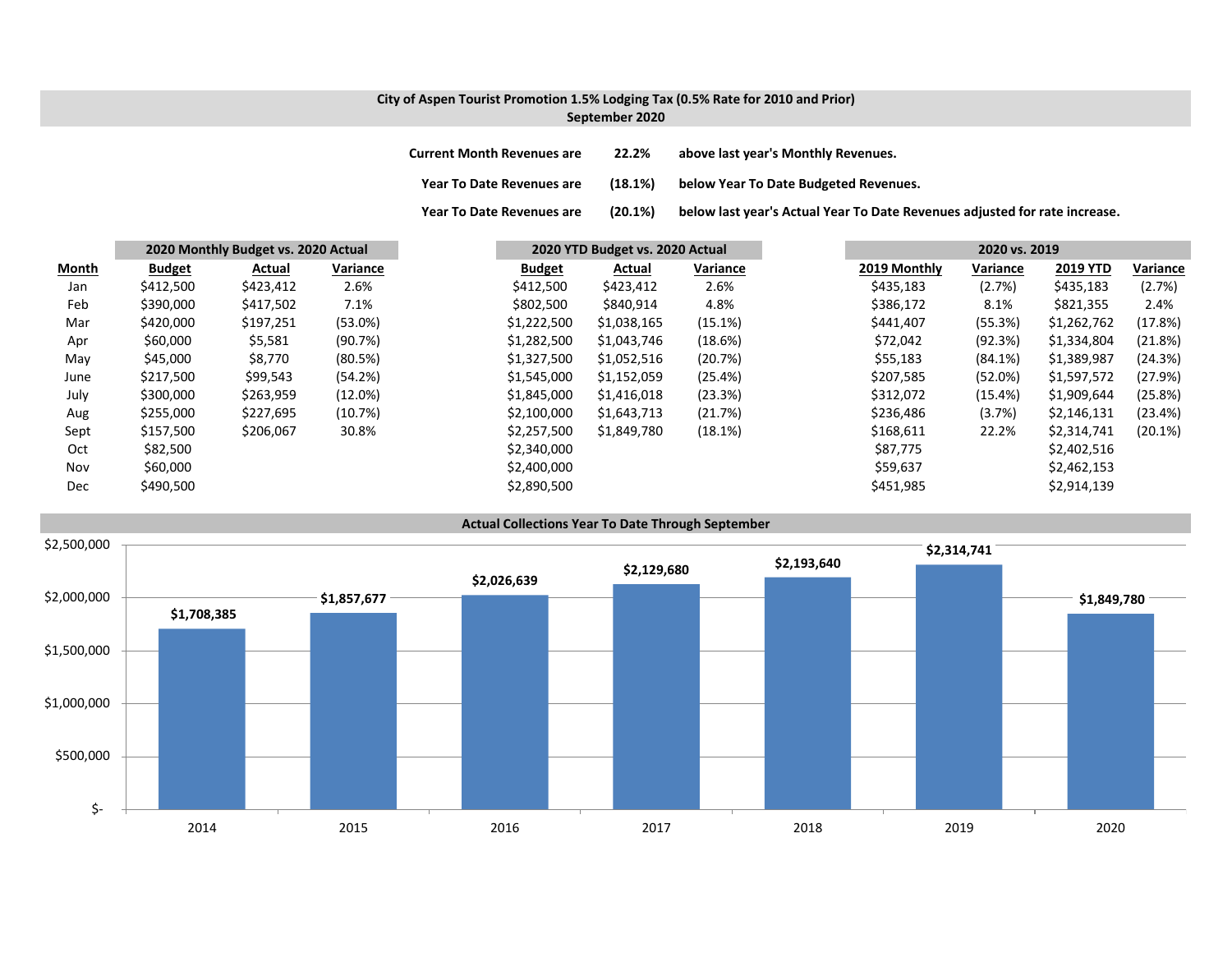## **City of Aspen Transportation 0.5% Lodging Tax September 2020**

**Current Month Revenues are 22.2% above last year's Monthly Revenues. Year To Date Revenues are (18.1%) below Year To Date Budgeted Revenues. Year ToDate Revenues are (20.1%) below last year's Actual Year To Date Revenues.**

|              |               | 2020 Monthly Budget vs. 2020 Actual |          |               | 2020 YTD Budget vs. 2020 Actual |            |              | 2020 vs. 2019 |                 |          |
|--------------|---------------|-------------------------------------|----------|---------------|---------------------------------|------------|--------------|---------------|-----------------|----------|
| <b>Month</b> | <b>Budget</b> | Actual                              | Variance | <b>Budget</b> | Actual                          | Variance   | 2019 Monthly | Variance      | <b>2019 YTD</b> | Variance |
| Jan          | \$137,500     | \$141,137                           | 2.6%     | \$137,500     | \$141,137                       | 2.6%       | \$145,061    | (2.7%)        | \$145,061       | (2.7%)   |
| Feb          | \$130,000     | \$139,167                           | 7.1%     | \$267,500     | \$280,304                       | 4.8%       | \$128,724    | 8.1%          | \$273,785       | 2.4%     |
| Mar          | \$140,000     | \$65,750                            | (53.0%)  | \$407,500     | \$346,054                       | (15.1%)    | \$147,136    | (55.3%)       | \$420,920       | (17.8%)  |
| Apr          | \$20,000      | \$1,860                             | (90.7%)  | \$427,500     | \$347,915                       | (18.6%)    | \$24,014     | (92.3%)       | \$444,934       | (21.8%)  |
| May          | \$15,000      | \$2,923                             | (80.5%)  | \$442,500     | \$350,838                       | (20.7%)    | \$18,394     | (84.1%)       | \$463,328       | (24.3%)  |
| June         | \$72,500      | \$33,181                            | (54.2%)  | \$515,000     | \$384,019                       | (25.4%)    | \$69,195     | (52.0%)       | \$532,523       | (27.9%)  |
| July         | \$100,000     | \$87,986                            | (12.0%)  | \$615,000     | \$472,005                       | (23.3%)    | \$104,024    | (15.4%)       | \$636,547       | (25.8%)  |
| Aug          | \$85,000      | \$75,898                            | (10.7%)  | \$700,000     | \$547,903                       | (21.7%)    | \$78,829     | (3.7%)        | \$715,376       | (23.4%)  |
| Sept         | \$52,500      | \$68,700                            | 30.9%    | \$752,500     | \$616,603                       | $(18.1\%)$ | \$56,203     | 22.2%         | \$771,579       | (20.1%)  |
| Oct          | \$27,500      |                                     |          | \$780,000     |                                 |            | \$29,258     |               | \$800,837       |          |
| Nov          | \$20,000      |                                     |          | \$800,000     |                                 |            | \$19.879     |               | \$820,716       |          |
| Dec          | \$163,500     |                                     |          | \$963,500     |                                 |            | \$150,662    |               | \$971,378       |          |

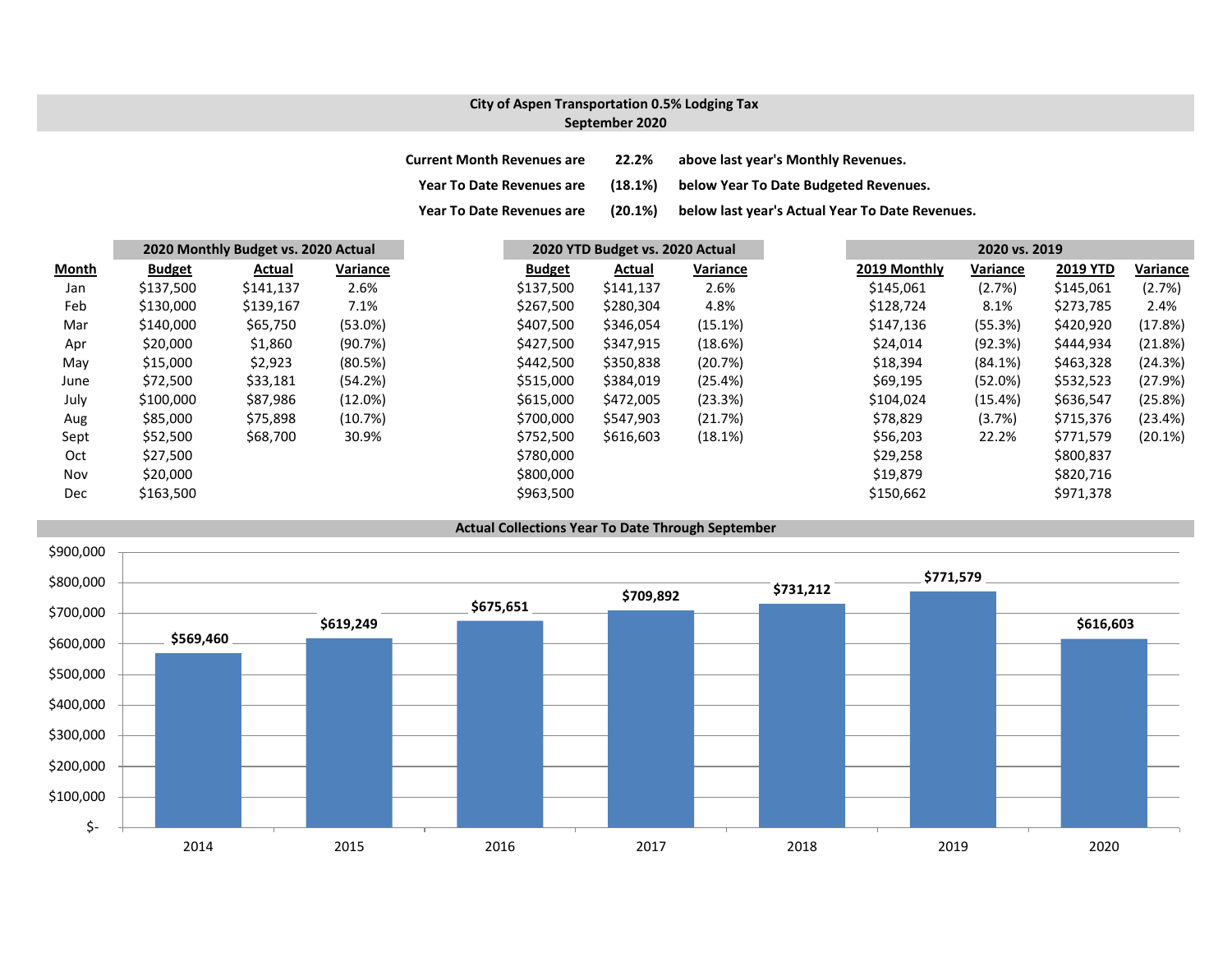# **City of Aspen Portion of Pitkin County 3.6% Sales Tax**

### **August 2020**

| <b>Current Month Revenues are</b> | 5.6%    | above last year's Monthly Revenues.             |
|-----------------------------------|---------|-------------------------------------------------|
| <b>Year To Date Revenues are</b>  | (0.7%)  | below Year To Date Budgeted Revenues.           |
| <b>Year To Date Revenues are</b>  | (5.4% ) | below last year's Actual Year To Date Revenues. |

|              |               | 2020 Monthly Budget vs. 2020 Actual |          |               | 2020 YTD Budget vs. 2020 Actual |           |              | 2020 vs. 2019 |    |                 |           |
|--------------|---------------|-------------------------------------|----------|---------------|---------------------------------|-----------|--------------|---------------|----|-----------------|-----------|
| <b>Month</b> | <b>Budget</b> | Actual                              | Variance | <b>Budget</b> | Actual                          | Variance  | 2019 Monthly | Variance      |    | <b>2019 YTD</b> | Variance  |
| Jan          | \$1,357,000   | \$1,512,709                         | 11.5%    | \$1,357,000   | \$1,512,709                     | 11.5%     | \$1,332,368  | 13.5%         |    | 1,332,368       | 13.5%     |
| Feb          | \$1,277,000   | \$1,449,548                         | 13.5%    | \$2,634,000   | \$2,962,257                     | 12.5%     | \$1,195,264  | 21.3%         |    | 2,527,633       | 17.2%     |
| Mar          | \$1,293,000   | \$708,210                           | (45.2%)  | \$3,927,000   | \$3,670,467                     | (6.5%)    | \$1,460,126  | (51.5%)       | S  | 3,987,758       | $(8.0\%)$ |
| Apr          | \$484,000     | \$498,211                           | 2.9%     | \$4,411,000   | \$4,168,678                     | (5.5%)    | \$543,209    | (8.3%)        | S  | 4,530,968       | $(8.0\%)$ |
| May          | \$398,000     | \$430,729                           | 8.2%     | \$4,809,000   | \$4,599,408                     | $(4.4\%)$ | \$423,901    | 1.6%          | S  | 4,954,869       | (7.2%)    |
| June         | \$822,000     | \$713,217                           | (13.2%)  | \$5,631,000   | \$5,312,624                     | (5.7%)    | \$867,745    | (17.8%)       |    | 5,822,613       | (8.8%)    |
| July         | \$1,097,000   | \$1,164,095                         | 6.1%     | \$6,728,000   | \$6,476,719                     | (3.7%)    | \$1,149,462  | 1.3%          |    | 6,972,075       | $(7.1\%)$ |
| Aug          | \$917,000     | \$1,117,891                         | 21.9%    | \$7,645,000   | \$7,594,610                     | (0.7%)    | \$1,059,020  | 5.6%          | S. | 8,031,094       | $(5.4\%)$ |
| Sept         | \$801,000     |                                     |          | \$8,446,000   |                                 |           | \$867,293    |               |    | 8,898,387       |           |
| Oct          | \$498,000     |                                     |          | \$8,944,000   |                                 |           | \$646,501    |               |    | 9,544,889       |           |
| Nov          | \$484,000     |                                     |          | \$9,428,000   |                                 |           | \$908,405    |               |    | 10,453,294      |           |
| Dec          | \$1,461,000   |                                     |          | \$10,889,000  |                                 |           | \$1,627,600  |               |    | 12,080,894      |           |



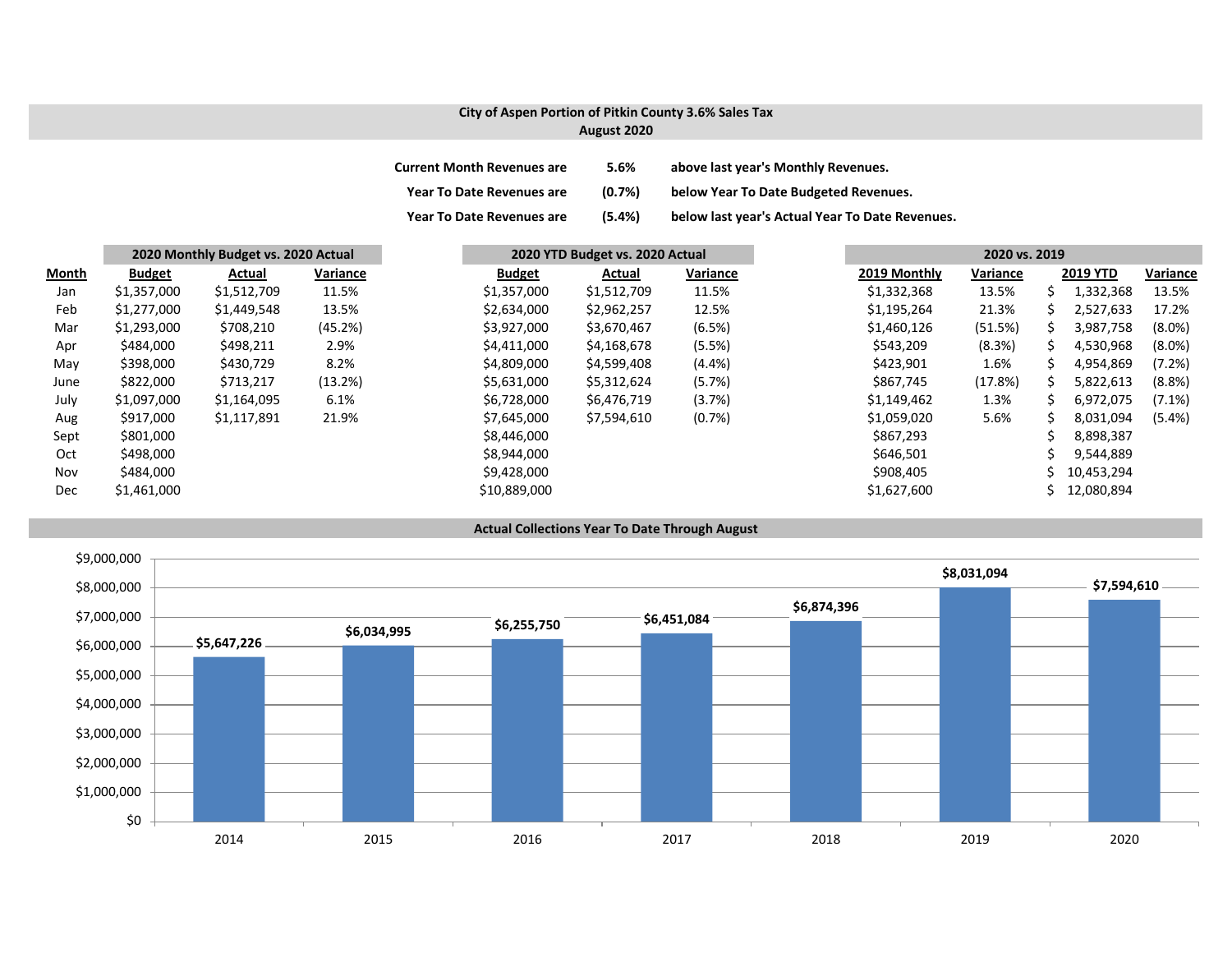## **October 2020 Housing Real Estate Transfer Tax**

| <b>Current Month Revenues are</b> | 146.4% | above last year's Monthly Revenues.             |
|-----------------------------------|--------|-------------------------------------------------|
| <b>Year To Date Revenues are</b>  | 111.4% | above Year To Date Budgeted Revenues.           |
| <b>Year To Date Revenues are</b>  | 91.5%  | above last year's Actual Year To Date Revenues. |

|       |               | 2020 Monthly Budget vs. 2020 Actual |          |               | 2020 YTD Budget vs. 2020 Actual |          |              |           | 2020 vs. 2019 |
|-------|---------------|-------------------------------------|----------|---------------|---------------------------------|----------|--------------|-----------|---------------|
| Month | <b>Budget</b> | Actual                              | Variance | <b>Budget</b> | Actual                          | Variance | 2019 Monthly | Variance  |               |
| Jan   | \$488,100     | \$1,098,343                         | 125.0%   | \$488,100     | \$1,098,343                     | 125.0%   | \$1,105,098  | $(0.6\%)$ |               |
| Feb   | \$509,100     | \$496,350                           | (2.5%)   | \$997,200     | \$1,594,693                     | 59.9%    | \$204,130    | 143.2%    |               |
| Mar   | \$501,100     | \$598,199                           | 19.4%    | \$1,498,300   | \$2,192,893                     | 46.4%    | \$892,017    | (32.9%)   |               |
| Apr   | \$728,800     | \$505,915                           | (30.6%)  | \$2,227,100   | \$2,698,808                     | 21.2%    | \$551,428    | (8.3%)    |               |
| May   | \$672,000     | \$110,180                           | (83.6%)  | \$2,899,100   | \$2,808,988                     | (3.1%)   | \$813,639    | (86.5%)   |               |
| June  | \$668,900     | \$477,350                           | (28.6%)  | \$3,568,000   | \$3,286,338                     | (7.9%)   | \$615,723    | (22.5%)   |               |
| July  | \$488,700     | \$885,546                           | 81.2%    | \$4,056,700   | \$4,171,884                     | 2.8%     | \$383,273    | 131.0%    |               |
| Aug   | \$657,900     | \$2,542,417                         | 286.4%   | \$4,714,600   | \$6,714,301                     | 42.4%    | \$639,178    | 297.8%    |               |
| Sept  | \$926,800     | \$3,947,332                         | 325.9%   | \$5,641,400   | \$10,661,632                    | 89.0%    | \$703,645    | 461.0%    |               |
| Oct   | \$787,000     | \$2,928,865                         | 272.2%   | \$6,428,400   | \$13,590,497                    | 111.4%   | \$1,188,651  | 146.4%    |               |
| Nov   | \$531,200     |                                     |          | \$6,959,600   |                                 |          | \$450,783    |           |               |
| Dec   | \$647,400     |                                     |          | \$7,607,000   |                                 |          | \$892,700    |           |               |